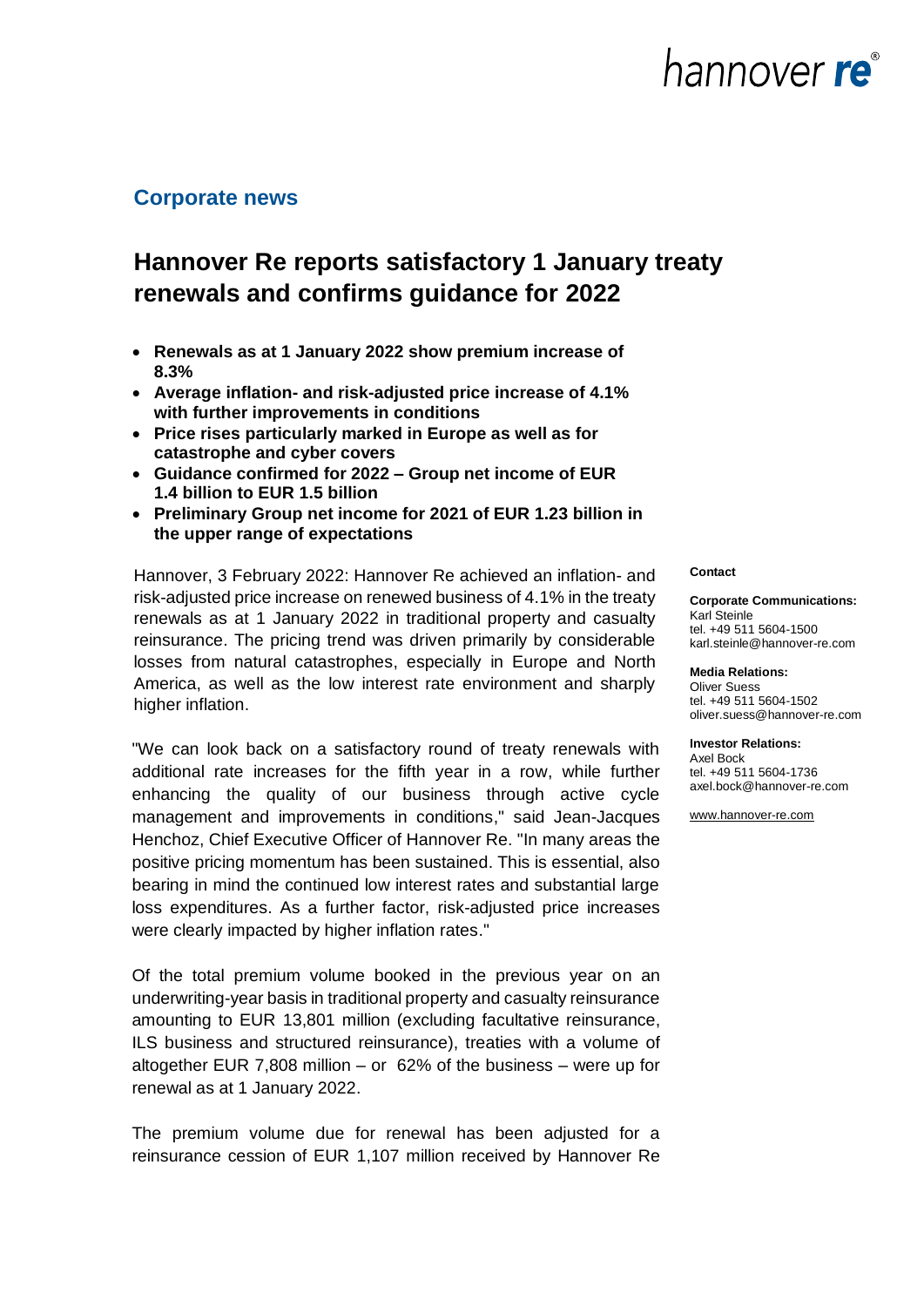from HDI Global Specialty. Following the sale of the participation this was reduced as planned to EUR 576 million.

Disregarding this effect, a premium volume of EUR 7,284 million was renewed, while treaties worth EUR 524 million were either cancelled or renewed in modified form. Including increases of EUR 1,176 million from new treaties and from changes in prices and treaty shares, the total renewed premium volume came in at EUR 8,460 million and was thus 8.3% higher than the previous year's level.

Proportional reinsurance posted growth of 6.3% in the renewals, generating a premium volume of EUR 5,929 million. Prices here were up by 3.4%. The renewed premium volume in non-proportional reinsurance grew by 13.5% to EUR 2,530 million. The price increase amounted to 6.1%.

### **Regional markets: Appreciable increases in premium volume and prices in Europe**

In the region **Europe, Middle East and Africa** the premium volume booked by Hannover Re grew by 9.8%. Losses caused by catastrophic flooding in some European countries overshadowed the pandemic as a defining issue.

Impacted by disastrous flooding caused by the low-pressure area "Bernd" and following other bad weather events such as hailstorms, *Germany* recorded its highest-ever losses from natural catastrophes in 2021. E+S Rückversicherung AG, the Hannover Re subsidiary responsible for the German market, consequently enjoyed a continued rise in demand for high-quality risk protection, for example in the area of catastrophe covers. All in all, E+S Rück was able to further cement its leading position and achieved sometimes significantly improved reinsurance conditions and prices, particularly in loss-affected lines.

In *Continental Europe* Hannover Re was for the most part again able to obtain higher prices. Robustly capitalised reinsurers remained in high demand across the entire region.

Price increases were secured for business in the *United Kingdom, Ireland and the London Market* across all major lines of reinsurance. Along with liability business, this was also true of non-proportional motor treaties and the reinsurance of natural catastrophe risks.

In the **Americas** region, encompassing North and Latin America, the premium volume booked by Hannover Re in the renewals grew by 7.0%.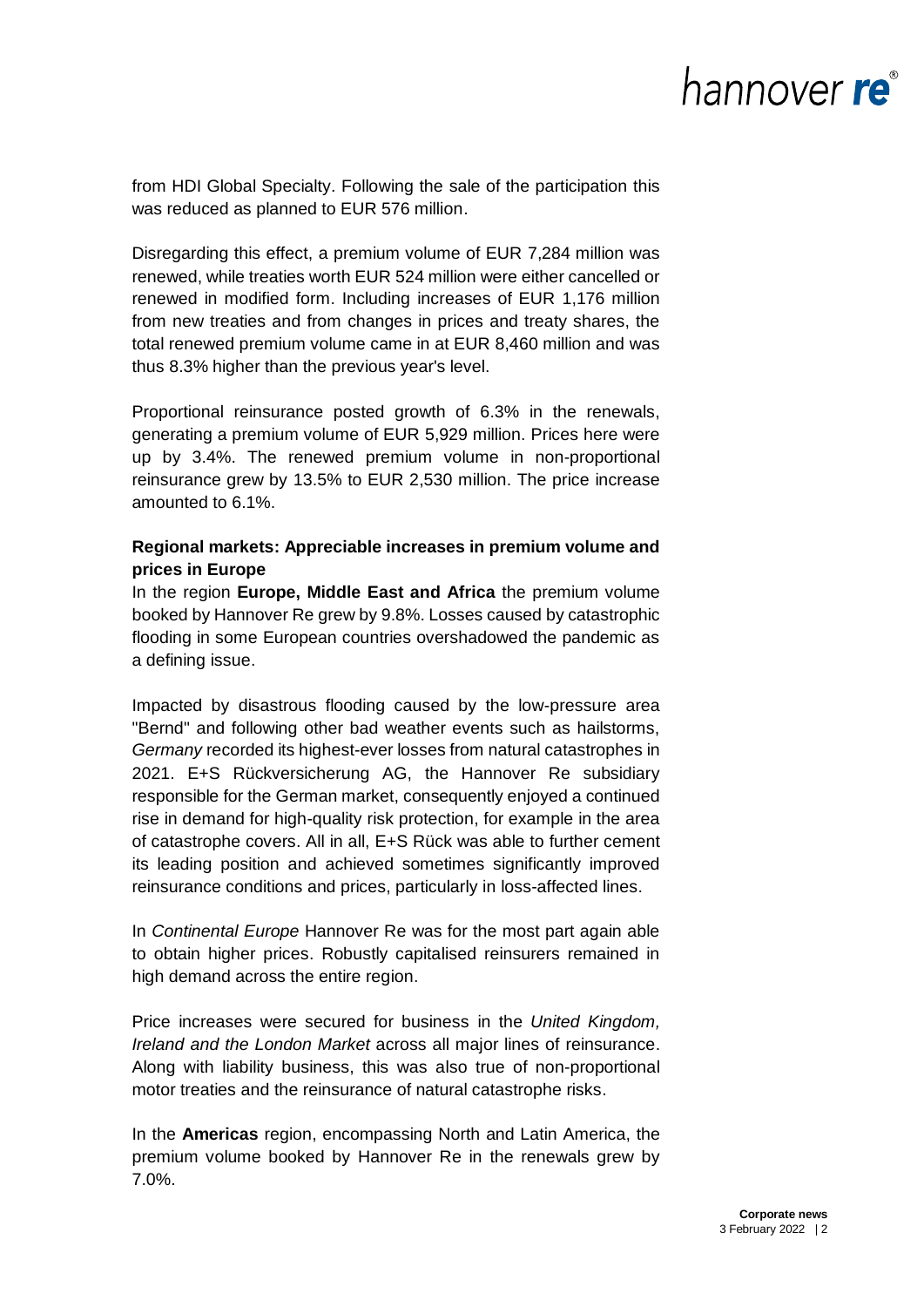With extreme cold spells, hurricanes and tornados, *North America* once again accounted for the bulk of catastrophe losses. Yet it was not only in the area of catastrophe covers that further improvements in prices and conditions were obtained. Outside of loss-affected lines, cyber covers saw the most appreciable price increases running into the high double digits. Looking ahead to the remaining renewals during the year, Hannover Re expects further business opportunities to open up in North America.

In *Latin America* demand for coverage of natural catastrophes and political risks remains strong, although large parts of the business are not renewed until later in the year.

Hannover Re boosted its premium volume by 8.2% in the **Asia-Pacific** region. Reinsurance conditions and rates were stable or trended in a positive direction in the 1 January renewals. A considerable part of business written in the APAC region, including Australia, New Zealand and Japan, comes up for renewal on 1 April or 1 July.

### **Global markets: Significant increases, especially for natural catastrophe covers**

No appreciable strains from pandemic-related insolvencies have been recorded to date in the **credit, surety and political risks line**. The premium volume surged 11.2% higher, largely as a consequence of the economic rebound in 2021 and the phasing out of government support packages. Given that a further gradual economic recovery is anticipated for 2022 and parallel to this a progressive elimination of government supports and hence rising loss ratios, prices remained broadly stable on both the insurance and reinsurance side.

The premium volume in **aviation and marine reinsurance** grew by 0.8% against a backdrop of continued low flight activity. In aviation reinsurance it is evident that rates are stabilising on the primary market for the insurance of large aircraft, while in other sublines rates are showing further hardening. Prices for reinsurance climbed owing to the fact that losses from prior years have not yet been entirely offset. Despite the competitive environment and excess of available capacity, improvements were achieved in the pricing and risk structure for the marine and offshore energy segment.

In **agricultural lines** Hannover Re was able to grow its premium volume by 2.6% and looks forward with confidence to further business opportunities in this area.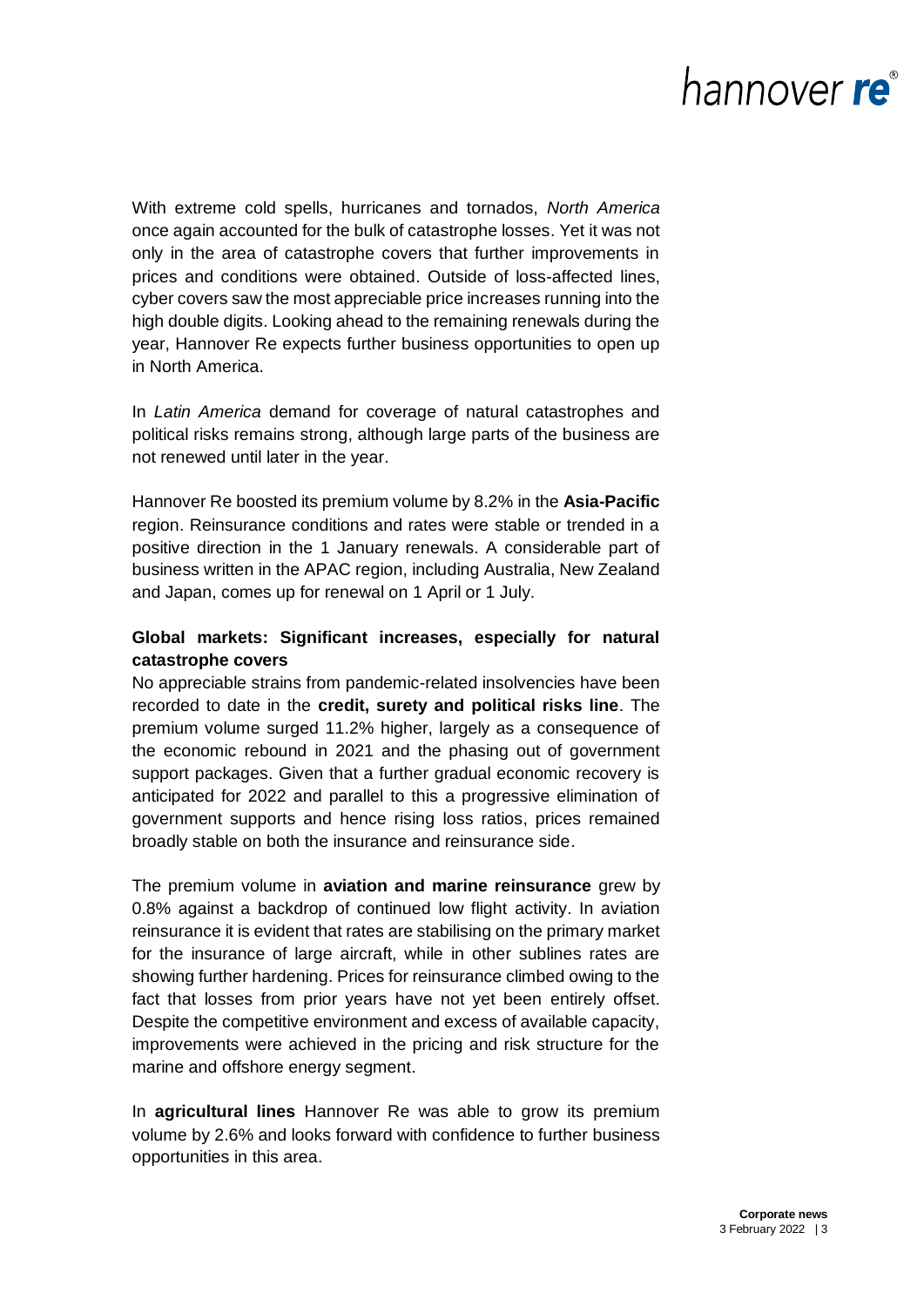In **structured reinsurance**, which is renewed throughout the year, demand for tailor-made capital and risk management solutions continued to rise around the world. The high expenditures incurred by insurers in North America and Europe from losses caused by the pandemic and natural perils are facilitating the continuing shift towards a provider market. Based on new business written and the favourable development of the already existing portfolio, we anticipate growth of about 15% in 2022.

In **facultative reinsurance** prices and conditions similarly improved for the third consecutive year across virtually all regions and lines. The premium volume increased by around 11% in the 1 January renewals.

Prices and conditions in **natural catastrophe business** improved, sometimes markedly so. The rate increases averaged 6.6%. In US catastrophe business and in Europe double-digit rate gains were achieved, especially for loss-impacted programmes. The premium volume grew by around 25% in the 1 January renewals.

#### **Guidance for 2022 confirmed**

As already announced in November, Hannover Re anticipates Group net income of EUR 1.4 billion to EUR 1.5 billion for the 2022 financial year. Based on constant exchange rates, growth in Group gross premium should be at least 5% and the return on investment should reach at least 2.3%.

In order to take account of a higher retention and the increased loss expectation from natural catastrophes Hannover Re has raised its net major-loss budget for 2022 to EUR 1.4 billion from EUR 1.3 billion. That compares to a budget of EUR 1.1 billion in 2021.

As usual, all statements regarding future targets are subject to the premise that there are no unforeseen distortions on capital markets, large loss expenditure remains within the envisaged budget of EUR 1.4 billion and the Covid-19 pandemic does not significantly affect the result in life and health reinsurance. The ordinary dividend should be at least on the level of the previous year. It will be supplemented by payment of a special dividend if the capitalisation exceeds the level required for future growth and the earnings guidance is achieved.

#### **Preliminary key figures for the 2021 financial year**

The Group net income generated by Hannover Re reached a level of EUR 1.23 billion (EUR 883 million) in the 2021 financial year based on preliminary key figures, which is the upper range of the EUR 1.15 billion to EUR 1.25 billion expectation. Gross premium grew by 12.8%